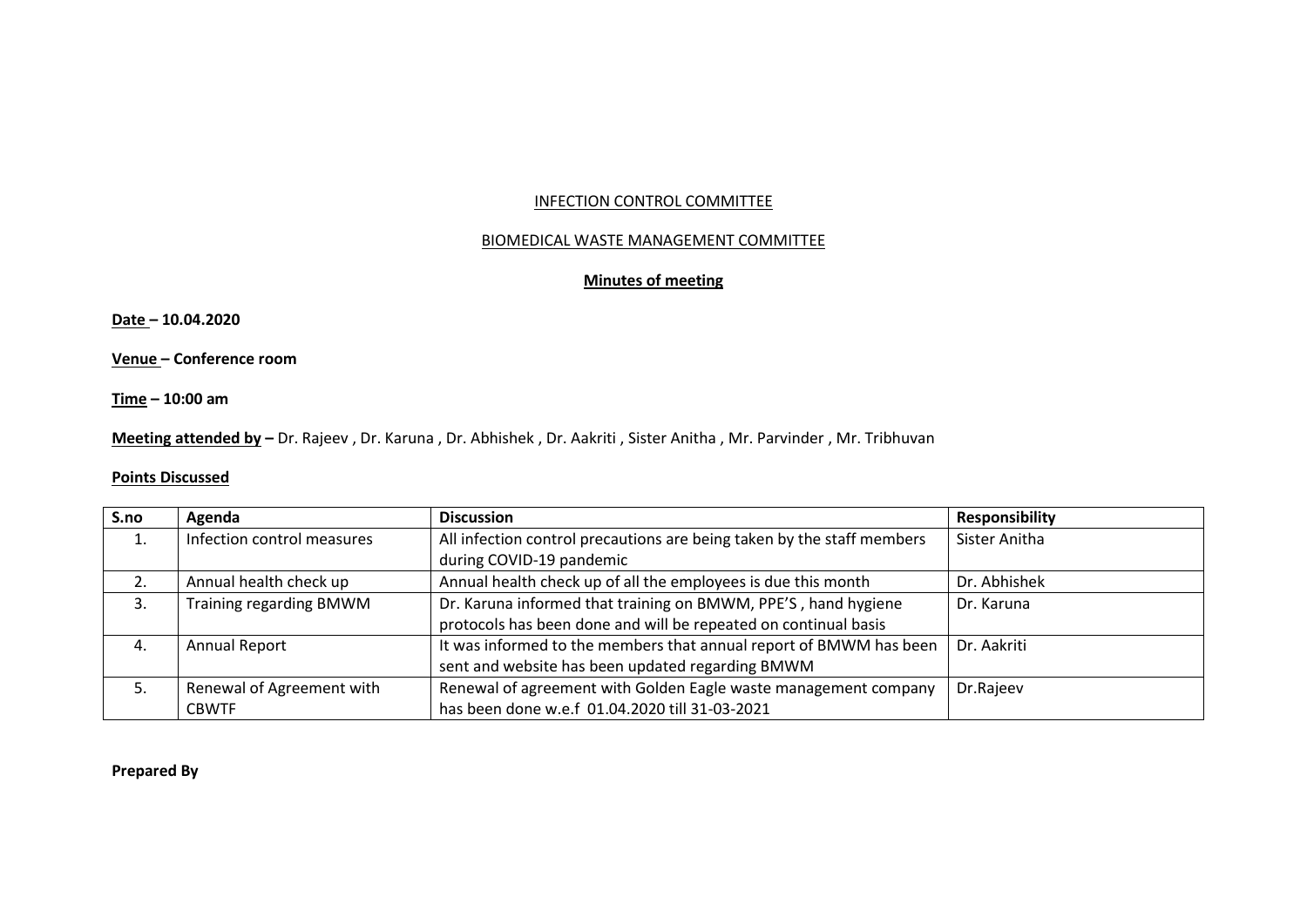Dr. Karuna Gumber

Medical superintendent

## INFECTION CONTROL COMMITTEE

## BIOMEDICAL WASTE MANAGEMENT COMMITTEE

# **Minutes of meeting**

**Date** – **13.10.2020**

**Venue – Conference room**

**Time** – **10:00 am**

**Meeting attended by** – Dr. Rajeev , Dr. Karuna , Dr. Abhishek , Dr. Aakriti , Sister Anitha , Mr. Parvinder , Mr. Tribhuvan , Dr. Aashoo

# **Points Discussed**

| S.no | Agenda                     | <b>Discussion</b>                                                     | <b>Responsibility</b> |
|------|----------------------------|-----------------------------------------------------------------------|-----------------------|
| ⊥.   | Bar code system            | Sister Anitha informed that Barcode system for BMWM has been started. | Dr. Rajeev            |
|      |                            | Golden Eagle waste management company has provided bar coded labels   |                       |
|      |                            | through automated waste collection systems. Payment for the same has  |                       |
|      |                            | been made.                                                            |                       |
| 2.   | Renewal of Hazardous waste | Renewal of Hazardous waste management agreement has been done         | Dr. Rajeev            |
|      | management agreement       | with Satyam Petrochemicals w.e.f 02-08-2020 till 01-08-2021           |                       |
| 3.   | <b>Trainings</b>           | Trainings on BMWM are being done on regular basis                     | Dr. Aashoo            |
| 4.   | Daily rounds by ICN        | Daily rounds are being done and handling of BMW is done properly      | Sister Anitha         |

**Prepared By**